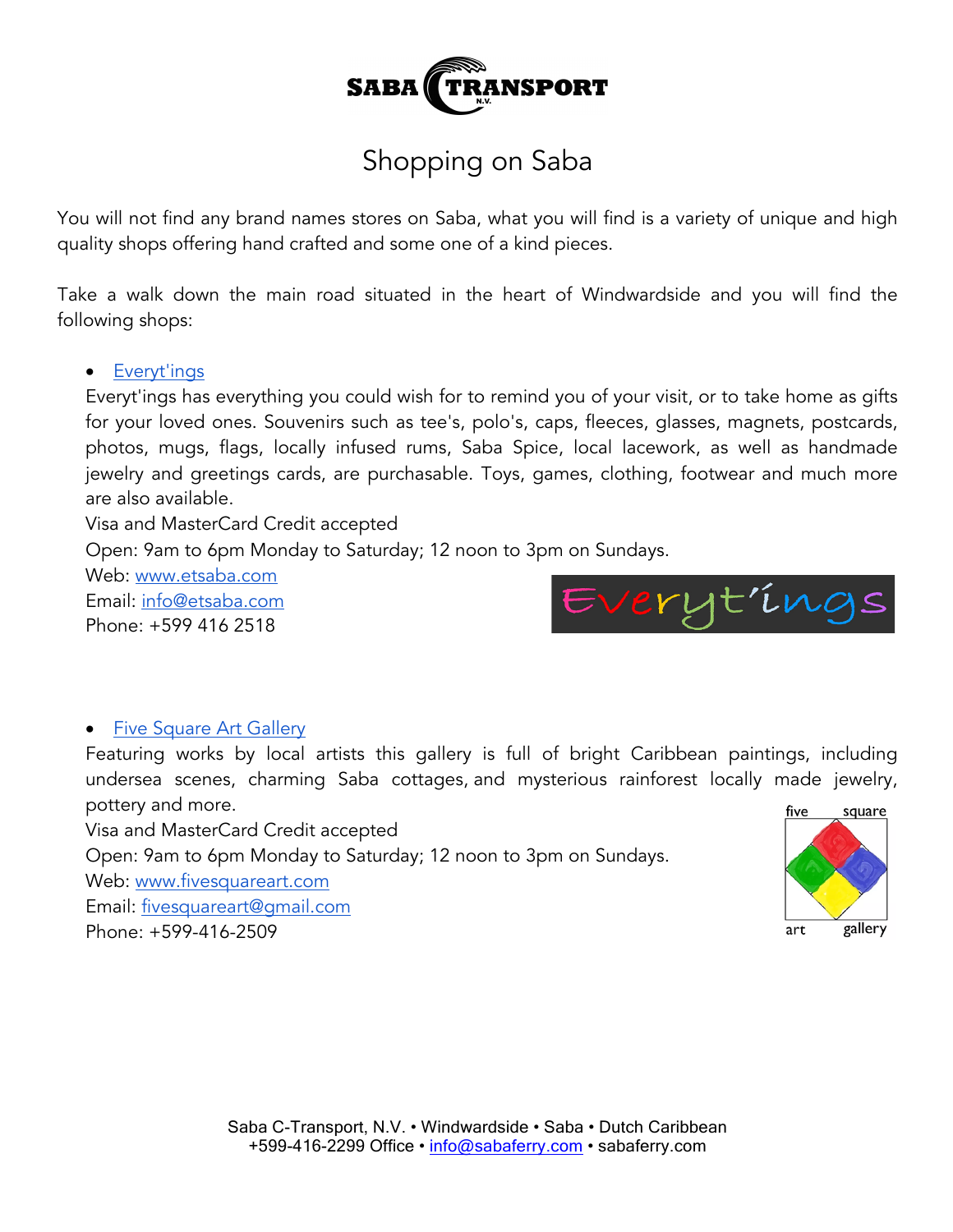

#### • Kakona

The Taino word for *trinkets of value and objects of worth, Kakona..*. Indigenous cultures knew to honor and respect the Mother Earth. The Kakona initiative pays tribute to Saba's roots while

adding contemporary artistry, Keepsakes that are Aesthetic, Creative, Original, Nature-based, Authentic works…striving to blend Saba's past and present—each with its own story. Working with a cross section of local artists from varied backgrounds, our goal is to highlight their work and inspire others. Products include locally crafted knives, locally crafted well-being products, Saba sentiments, locally made art pieces including alternative canvases, baskets, and unique jewelry all made with a touch of Saba.



Visa and MasterCard accepted Web: www.kakonasaba.com Phone: +599-416-2362

### • Sea Saba Dive Center

Come visit Sea Saba for an extensive selection of sportswear, swimwear, hats, Merrell and Columbia hiking shoes, Kipling bags, Cobian flip flops, and more. Don't miss out on seasonal

and specialty items including sun dresses from JAMS World, jackets, coats, and polo shirts. As a dive center, Sea Saba specializes in diving and snorkeling equipment including fins, masks, snorkels, and many other scuba diving related products. Let Sea Saba be your outfitters for adventure or leisure.



Visa and MasterCard accepted Open daily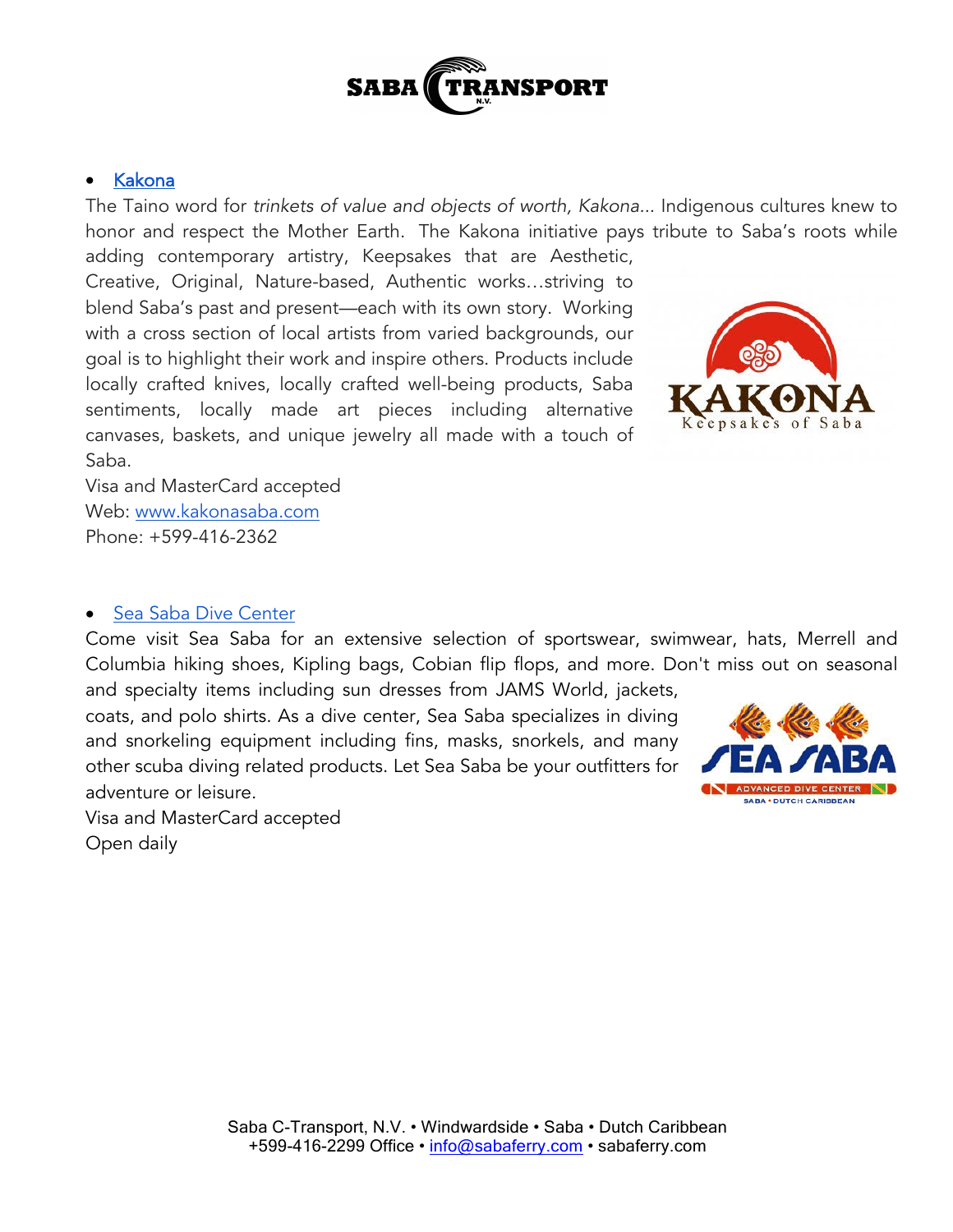# • The Jewel Cottage

A very personal and romantic 150-year-old Saban shop infused with Old World Caribbean charm thoughtfully blended with an exotic atmosphere. Collector, Mark Johnson offers an awe-inspiring

collection of fairytale jewels made with the highest quality gems from exotic, far-flung places. Each exclusively crafted treasure tells a story that speaks to the heart. Please visit in person in the center of the Windwardside.

Visa and MasterCard accepted Phone number: +599-416-6150 Open daily: 9:00am-6:30pm Thejewelcottage.com

Located in Booby Hill

## • JoBean Glass Art

Handmade Italian glass jewelry and sculptures, ranging from Pandora beads to beautiful mermaids. Inspired by the Caribbean blue waters and green islands are: earrings, bracelets,

necklaces, sea hearts, horses and starfish. Unique creations for family and company events. JoBean has open-studio where you can watch her handcraft her beads, or take a class yourself. The beads you make will serve as a souvenir for your Saban experience.

Telephone: +599-416-2490 http://www.jobean-glass.com

Located in Fort Bay

• Saba Conservation Foundation, a non-profit nature management organization, is in the harbor offering T-shirts, rain jackets, souvenirs, maps and more. All proceeds go directly to the Saba Conservation, supporting their mission of preservation and enhancement of the marine and terrestrial environment on Saba through education, scientific research, monitoring and enforcement.